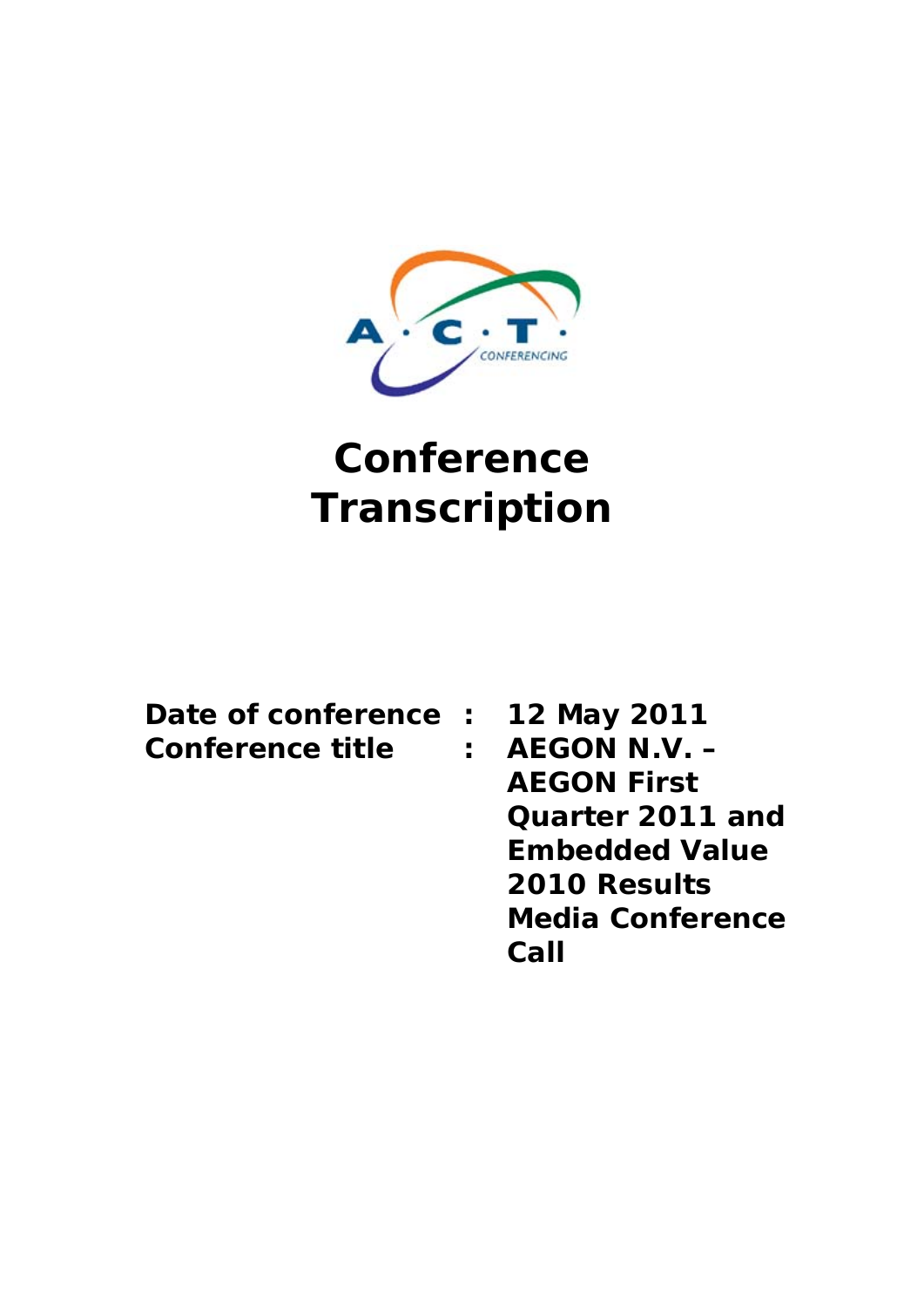# CONFERENCE DETAILS

Conference Date: 12 May 2011

Conference Time: 8:00 CET

Conference Duration: Approximately 39 minutes

Chairperson: Jan Nooitgedagt

Speakers: Gaby Oberweis Jan Nooitgedagt

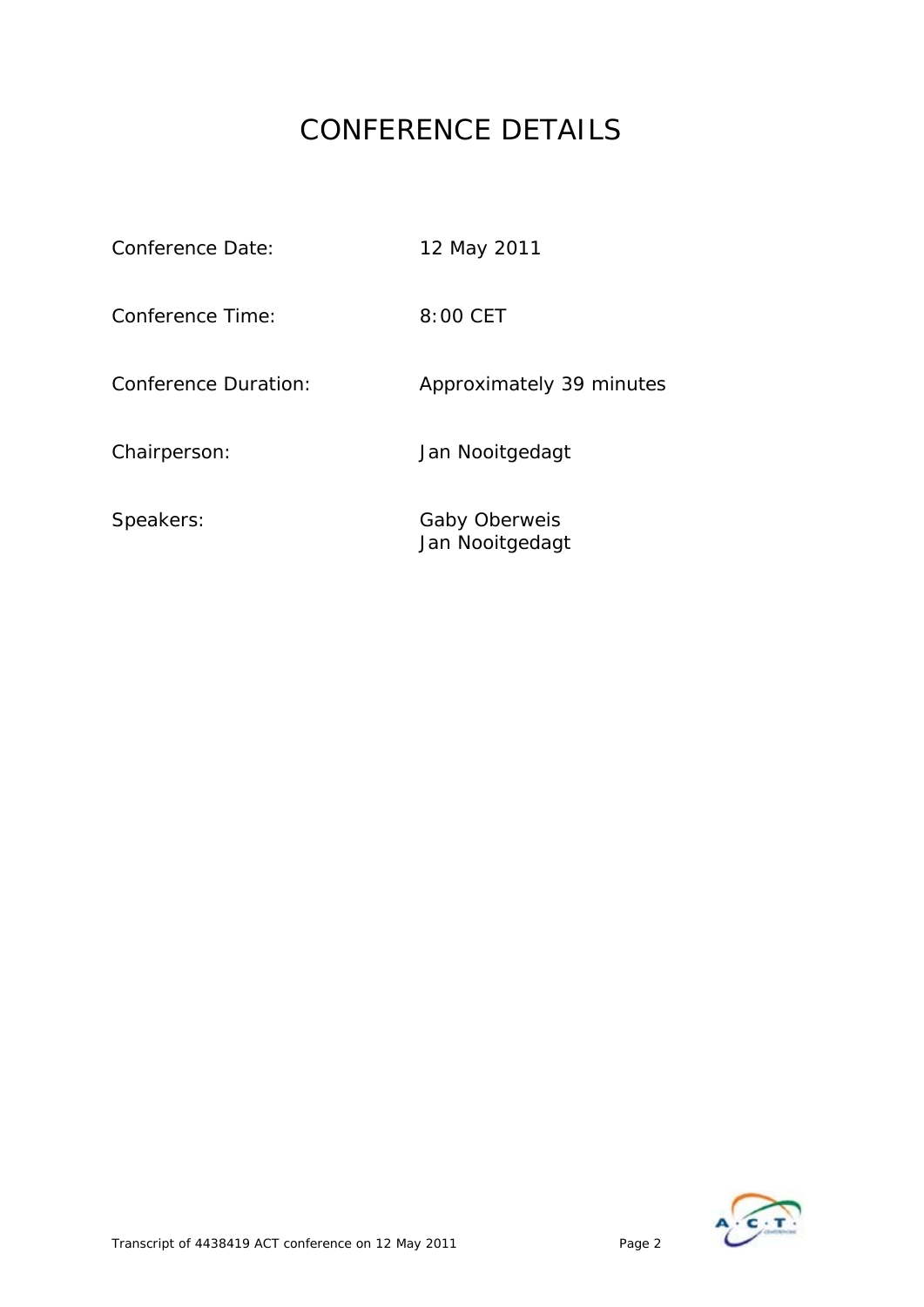| KEY:              |                                                            |
|-------------------|------------------------------------------------------------|
| words in bold     | Unsure if words heard correctly - please check             |
| ??                | Words could not be distinguished                           |
| $(Inaudible -  )$ | Words that are entirely inaudible for the specified reason |

## **ACT Operator**

Thank you for holding, ladies and gentlemen. Welcome to the AEGON First Quarter 2011 and Embedded Value 2010 Results Media Conference Call on 12 May 2011. Throughout today's recorded presentation all participants will be in a listen-only mode. After the presentation there will be an opportunity to ask question. If any participant has difficulty hearing the presentation, please press \*0 on your telephone for operator assistance.

I will now hand the conference over to Jan Nooitgedagt. Please go ahead, sir.

## **Jan Nooitgedagt**

Thank you. Good morning. Thank you for joining this call to review AEGON's First Quarter 2011 Results as well as our 2010 Embedded Value. As we usually do we will review the key results for the quarter and then have time for your questions, concluding this call in about 25 minutes or so.

On slide two, before getting into the detail let me provide you a quick overview. We achieved solid progress on our key strategic objectives including the divestment of our life reinsurance activities. In the first quarter AEGON's underlying earnings were impacted by exceptional charges in United Kingdom and increased longevity provisioning in the Netherlands, something I will come back to in more detail.

Aligned with our strategy to increase fee generating business and reduce spread business we saw strong sales and earnings of pensions and variable annuities in United States while reducing our spread balances further. AEGON's excess capital position above AA capital requirements remains strong at  $\epsilon$ 3.7 billion including the repayment of a further €1.125 billion to the Dutch state. As you are all aware we aim to fully repurchase the remaining core capital securities from the Dutch state by the end of June. Finally AEGON's total embedded value increased 6% to almost €19 billion as a result of the positive performance of our in-force business.

On slide three, turning to our continued focus on executing our strategy. As you know reallocating our capital to those business that offer higher returns and growth in our core lines of business has been a consistent priority. During the quarter we made further progress in doing so. Just two weeks ago we announced that we have successfully concluded our negotiations with SCOR to divest AEGON's life reinsurance business, Transamerica Reinsurance. We were pleased to finally conclude this complicated transaction for a total after tax consideration of \$1.4 billion.

During the first quarter we also further increased our fee generating business. The strong earning and sales of pensions and variable annuities are evidence of our progress in this regard. In addition we are refocusing on the growth of our life business in the Central and Eastern European region as evidenced by 42% increase in new life sales.

Our aim to further increase returns of our businesses, our continued focus on reducing operating expenses resulted in a modest decrease during the first quarter. Also we have fully hedged the equity exposure of GMIB back-book something we have previously indicated as an objective.

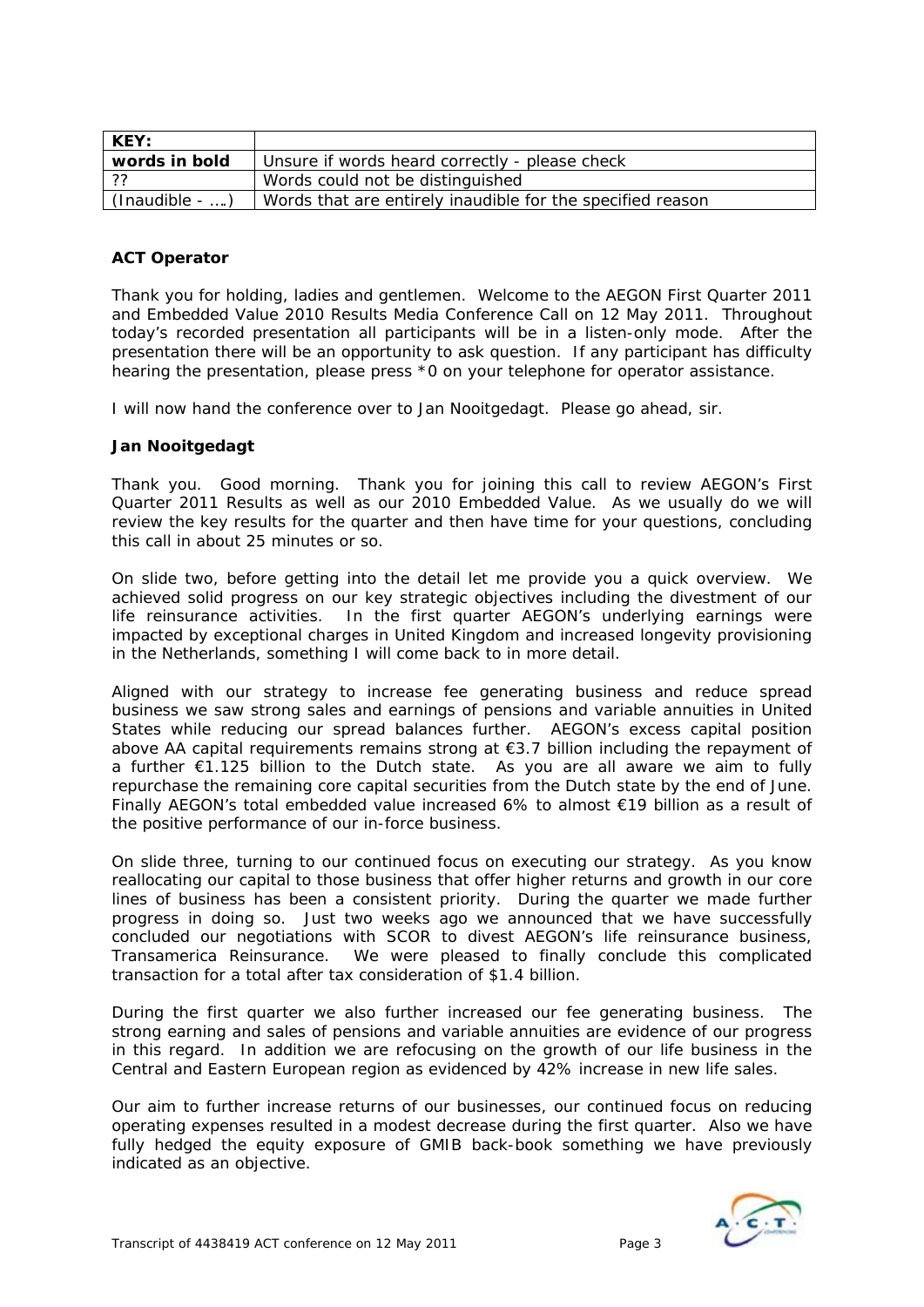In the Dutch market we are reorganising AEGON Bank consistent with our strategy to bring more focus to our sales activities. This reorganisation has meant the reduction of 80 staff positions and consolidating these activities into our offices in the Hague resulting in annual cost savings of €20 million. Finally in United Kingdom our restructuring programme to reduce our total cost base by 25% is on track and we announced the appointment of Adrian Grace as the new CEO just last month.

On slide four, last February we announced specific medium-term financial targets for underlying earnings, return on equity, cash flows and to increase earnings from fee businesses to 30% to 35% of underlying earnings by 2015. Again these are mediumterm targets. And so all in all we feel that we have made reasonable progress in the first quarter of this year.

On slide five, I would like to turn now to underlying earnings. There were a couple of key factors which came into play, specifically increased life expectancy in the Netherlands, which I will come back to on the next slide, and our programme to redress customers for errors in policy records in United Kingdom. We first identified this issue in the UK in May 2009 and promptly initiated a programme to identify and correct historical issues within its customer policy records. The main priority of the programme has been to deal with issues that resulted in financial detriment and to return effected customers to the financial position they would have enjoyed had the issue not occurred. Efforts to determine the full scope of customer redress is expected to continue throughout the remainder of the year and could potentially lead to additional charges.

In the Americas earnings increased by 2% driven by strong results from both pensions and variable annuities as I mentioned. In Central and Eastern Europe earnings were stable despite the negative impact of the new pension legislation in Hungary and Poland.

On slide six, let me now discuss briefly our decision to make further provisions for longevity in the Netherlands. New projected mortality tables showed a strong increase in life expectancy in the Dutch population as we have shown to you in our third quarter results presentation. At the time I indicated a one time impact on excess capital in the fourth quarter of 2010.

IFRS provisioning is based on yearly observed mortality tables and it is taken through underlying earnings in line with our accounting methodology. This means that actual mortality experience is used to update AEGON's annual levels of provisioning. Observed mortality for 2010 is not yet available, however, to be prudent we have assumed that a strong improvement in life expectancy seen in 2009 will be continued in 2010. And as a result we will add to our reserves on average €20 million per quarter during 2011 in addition to 2010 level of provisioning.

Slide seven, identifying and ensuring cost efficiencies continues to be a priority. During this quarter operating expenses excluding restructuring recharges came down by a modest 1% at constant currency. The cost reductions realised in the Americas were offset by investments in new distribution capabilities in the Netherlands and further investments in our growth markets in Asia. In the Netherlands you will be interested in knowing that we were successful in forging a new partnership with the leading drug stores of Kruidvat and Trekpleister to distribute non-life and simple life products.

The restructuring charges in United Kingdom amounted to £7 million. At the end of the first quarter we have achieved £37 million of our targeted £80 million to £85 million cost reduction programme. And in the Netherlands we have already mentioned the restructuring of AEGON Bank in order to increase efficiencies. And in our established markets we are determined to grow a number of key businesses while at the same time further improve overall cost efficiencies.

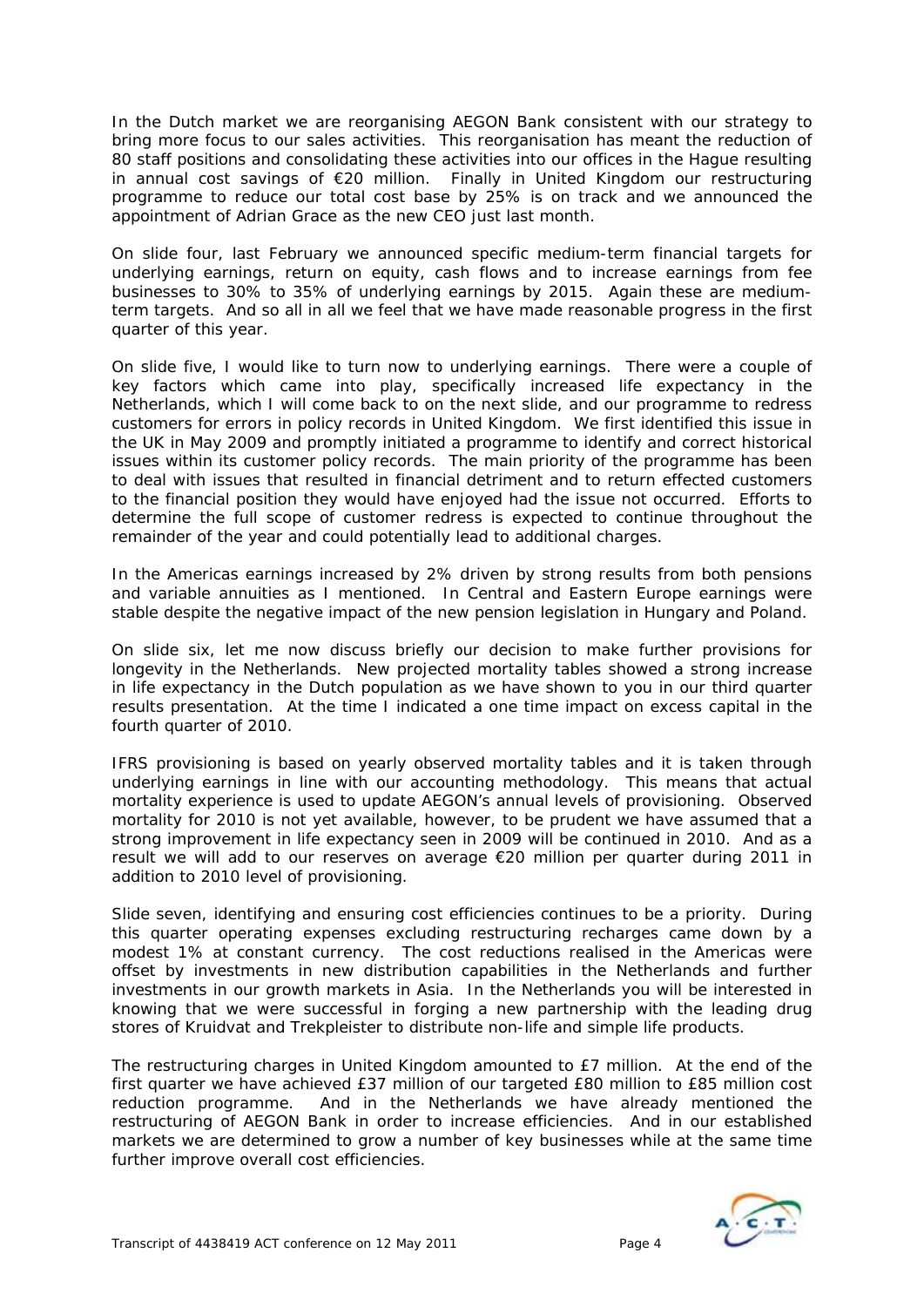Turning now to net income on slide eight, the €327 million in net income for the quarter was positively impacted by the run-off businesses and lower impairments. The combined result of our run-off businesses increased to €22 million mainly as a result of a lower amortisation yield paid on internally transferred assets related to the institutional spread based business and favourable mortality reserves in the payout annuities block of business.

On slide nine, as I mentioned impairments were at particularly low levels in the first quarter totalling €62 million, the lowest amount in almost three years. This number includes recoveries of €26 million and were mainly to US real estate related securities.

Turning now to sales on slide ten, in order to provide a clear overview of AEGON sales across our businesses we have introduced a single sales indicator consisting of new life sales, new premium production on both accident & health insurance and general insurance as well as 1/10 of gross deposits. We believed this will simplify our sales methods as we aim to continuously improve our disclosures.

New life sales increased in all units except the UK and amounted to €501 million. Particularly in Central and Eastern Europe as I briefly mentioned our refocus on life insurance has yielded strong results with 42% increase in new life sales for the region. You are well aware of the new pension legislation in Hungary and Poland which has given us reason to shift our business focus.

Gross deposits for the Group were somewhat lower mainly as a result of lower inflows in asset management and less savings deposits in the Netherlands. As we have made clear we are focussed on increasing the margins of our business. Gross deposits in the United States however showed solid growth totalling \$7.7 billion as a result of higher pension and variable annuity deposits. This again is consistent with our strategic shift to a more fee generating business.

On slide 11, our US pension business was a particular standout in the first quarter. Gross and net deposits continue to be strong while account balances and earnings showed a further increase compared to previous quarters. The noticeable improvement was particularly driven by our third party administration business in addition to our Plan Administration Service and Support Product. And finally we attribute the continued low withdrawal rates to our focus on delivering high quality service.

On slide 12, in the United States we are putting a lot of focus on the at retirement market where we see a clear and growing need for longer-term guaranteed income products. Consequently AEGON's variable annuity deposits increased 46% year-overyear. At the same time competitors are rationalising their pricing and a number of competitors have exited the market which also benefited our VA sales results. And of course the progress of this business is consistent with our strategic focus to shift from spread based to fee business.

Turning now on slide 13 to AEGON's capital position. At the end of the first quarter excess capital remain strong at €3.7 billion. The payment to the Dutch State was partly offset by the raising of equity in the amount of €903 million in February this year. Again we did so to support our targeted core capital ratio, to maintain a sufficient buffer at the holding as well as support our aim to repurchase the remaining core capital from the Dutch State by the end of June.

Slide 14, we have decided to publish our operational cash flows on a quarterly basis going forward to keep you informed of our progress of increasing our operational cash flows by 30% by 2015 from the normalised 2010 level of  $\epsilon$ 1 billion to  $\epsilon$ 1.2 billion. During the first quarter earnings on the in-force remain strong. Investments in new

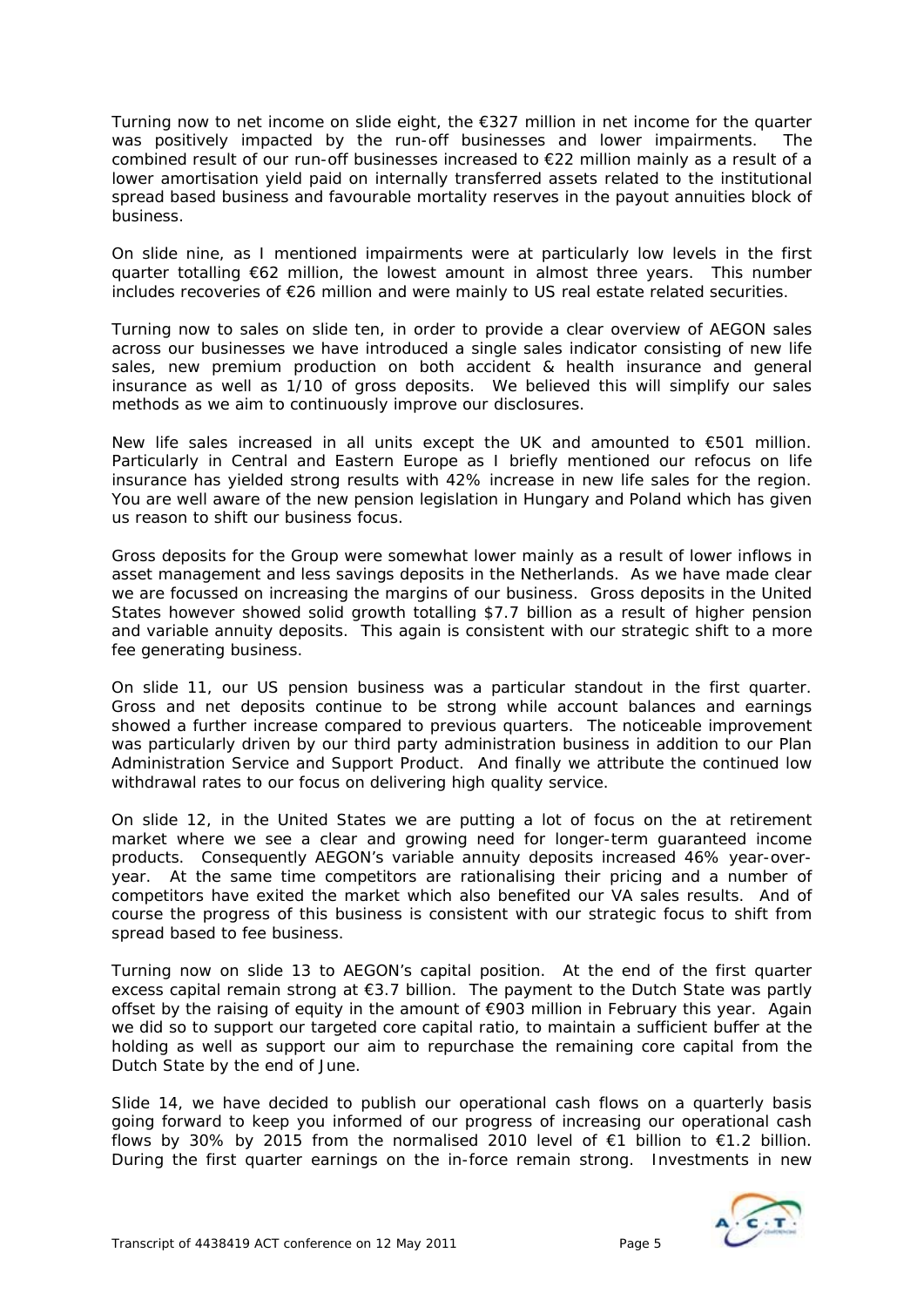business are driven by sales volumes and our strategic shift from spread to fee based business.

Slide 15, the core capital ratio remain stable at 75% as the impact of the repurchase of the core capital securities including the agreed 50% premium was offset by the raising of equity as well as other movements. As mentioned last quarter the repurchase of the remaining core capital securities will be funded by internal resources. The divestment of Transamerica Reinsurance will enable us to upstream \$1.1 billion to the holding. As we have announced it is our aim to have a core capital ratio of at least 75% of total capital by the end of 2012.

Slide 16, turning now to our embedded value results for 2010. Our total embedded value rose 6% to almost €19 billion. This increase was due to positive performance of our in-force business as a result of cost savings, improved financial markets and strengthening of currencies. In line with our strategy to reduce the relative capital allocated to our US operations this slide also makes clear that we are generating more VNB outside United States. This is demonstrated by the fact that new markets which only represent 7% of embedded value already generate 21% of VNB.

Before turning to your questions, let me briefly summarise. We are pleased with our progress on a number of our strategic objectives. AEGON's solid underlying earnings were impacted by exceptional charges in United Kingdom and increased longevity provisioning in the Netherlands. In line with our strategy to increase fee business and reduced spread business in United States we achieved strong sales and earnings growth of pensions and variable annuities.

As a result of the positive performance of our in-force business total embedded value increased 6% to nearly €19 billion. AEGON's excess capital position above AA capital requirements remain strong at €3.7 billion and we are on track with our aim to fully repurchase the remaining core capital securities by the end of next month. As always we appreciate your interest in the steps we are taking to position AEGON for sustainable earnings growth consistent with our risk return objectives.

Thank you. I am happy to take your questions.

## **ACT Operator**

Thank you, sir. If any participant would like to ask a questions, please press \*1 on your telephone. If you wish to cancel this request, please press \*2. Your questions will be polled in the order they are received. There will be a short pause whilst participant register for a question.

Your first question comes from Maud van Gaal from Bloomberg. Please go ahead.

## **Maud van Gaal – Bloomberg**

Good morning. I had a question with regards to Asia actually, your activities in Asia where you are still investing, so I noticed a media report recently on your asset management business in India. Can you comment on that, are you withdrawing from that?

## **Jan Nooitgedagt**

Thank you for your question. I'd like to tell you that we are very pleased with our Asian operation and it is part of our new markets as you have seen in our results. We have seen quite a substantial growth especially in VNB and the business we generate in our

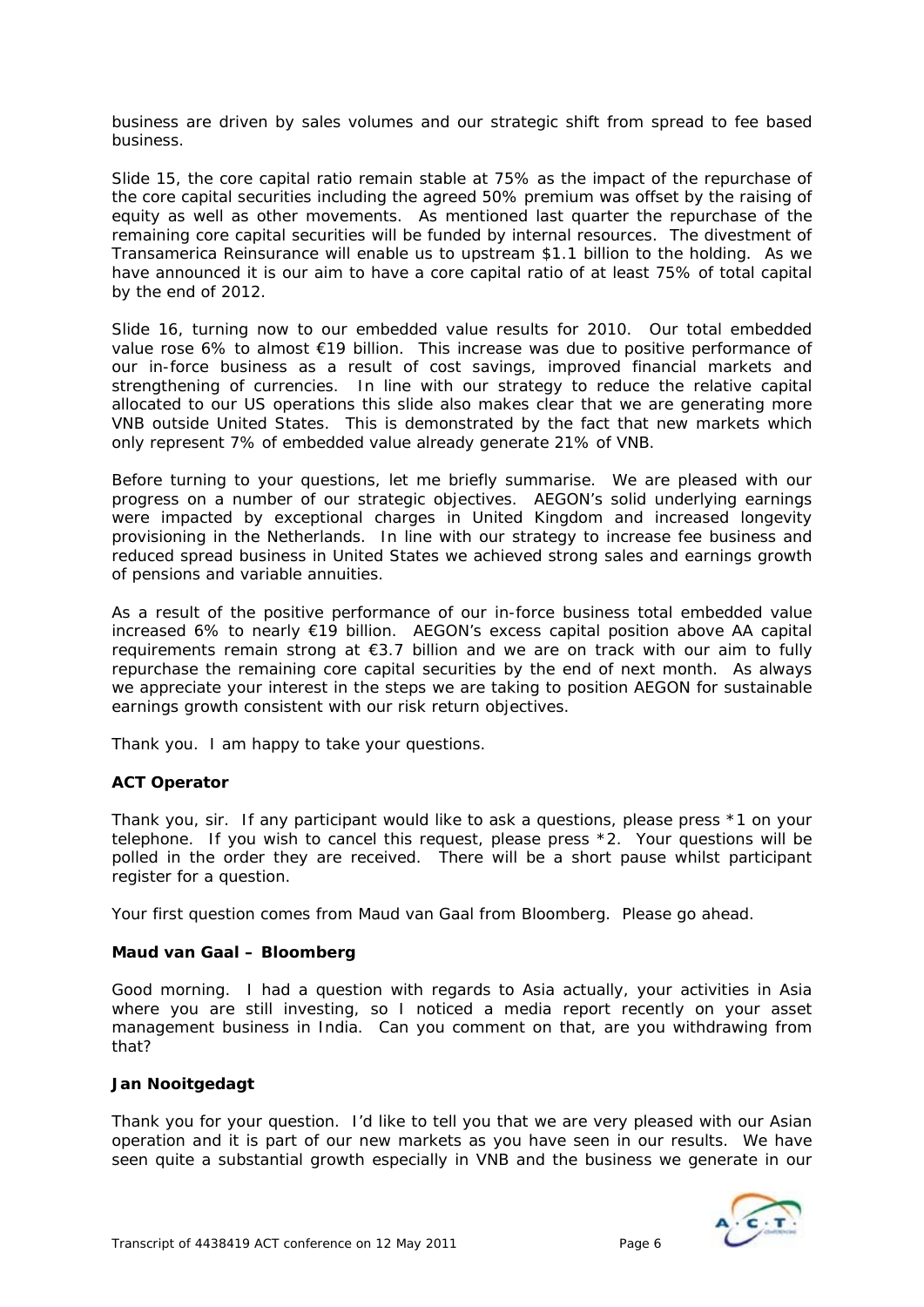new markets. I can only tell you that we like to continue invest in India and in China and our new markets especially in Asia.

## **Maud van Gaal – Bloomberg**

But are you in talks with capital market regulator over there on mutual fund license?

#### **Jan Nooitgedagt**

I missed your question, sorry.

#### **Maud van Gaal – Bloomberg**

But are you in talks with regulators in India to give up your license to be active in India's mutual fund industry?

#### **Unidentified Speaker**

Maud, let me come back to you on that, OK. I have to check with our colleagues there and confirm that or provide you some further clarification, OK.

#### **Maud van Gaal – Bloomberg**

Thank you.

#### **Jan Nooitgedagt**

?? come back to that.

## **Maud van Gaal – Bloomberg**

Thanks.

## **ACT Operator**

Thank you. Your next question comes from Gilbert Kreijger from Reuters. Please go ahead sir.

## **Gilbert Kreijger – Reuters**

Good morning. I was wondering about the UK and these charges that you have taken. I remember that you have previously also taken some charges or at least announced that there were potentially problem with some products. Could you remind me when that was and whether you have actually also already made some charges before?

#### **Jan Nooitgedagt**

As I said we started with reviewing our whole portfolio and customer data since May 2009. And we have charges, as I remember, in Q3 2009 and we also have taken charges in Q4 2010 and now in the first quarter 2011. My feeling is we are totally on track, we spent a lot of time and energy in going through all the files and paying back the customers what they need to have. In general what I can say is there might be more charges but we feel that the majority we have now behind us.

#### **Gilbert Kreijger – Reuters**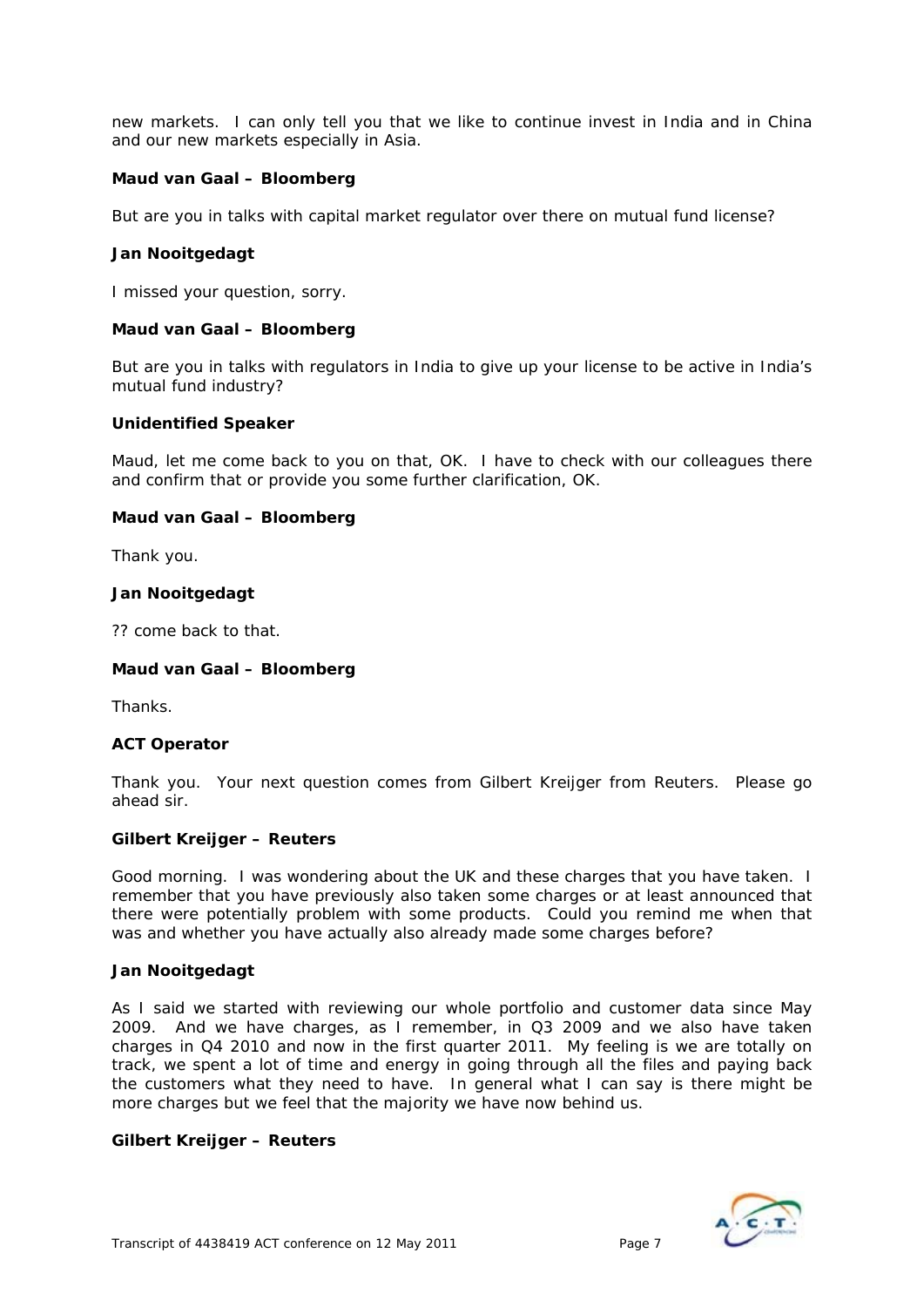What were these charges again in Q3 2009? I have seen that it was  $€30$  million in Q4 2010 but what was it in Q3 2009?

#### **Jan Nooitgedagt**

I think it is roughly £35 million at that time.

## **Gilbert Kreijger – Reuters**

OK. Can you estimate what the impact might be to close this chapter? You expect to have this the majority you call it  $-1$  don't remember the exact term how you call it but you expect that to be completed majority of this?

#### **Jan Nooitgedagt**

I like to tell you that it is part of our whole restructuring of our UK business which we believe at the end of this year will be achieved. And so we don't expect any more charges after this year and that we are able to give you a clear answer at the end of this year.

#### **Gilbert Kreijger – Reuters**

OK. You cannot give an estimate of what future charges could be?

#### **Jan Nooitgedagt**

That's always difficult but what I can say in general that we believe we have the majority behind us and we will finish this whole project at the end of the year.

## **Gilbert Kreijger – Reuters**

OK. Final question on this, is this also related to this December fine that you received from the British Financial Service Authority?

#### **Jan Nooitgedagt**

The fine we got that was for the past but we agreed also with the FSA to finalise this project which we initiated ourselves in May 2009. But it is clearly in full agreement with the FSA that we are doing this.

#### **Gilbert Kreijger – Reuters**

Yes. I understand correctly that you are paying customers, compensating them because for some reason they had either been overpaying or you have been giving too little returns on certain product, is that how I should look at it?

#### **Jan Nooitgedagt**

Let me tell you that we are paying to our customers what we believe that is there, that we believe they would based on the calculation we have made for paying back to our customer what they need to have.

## **Gilbert Kreijger – Reuters**

OK. Thank you.

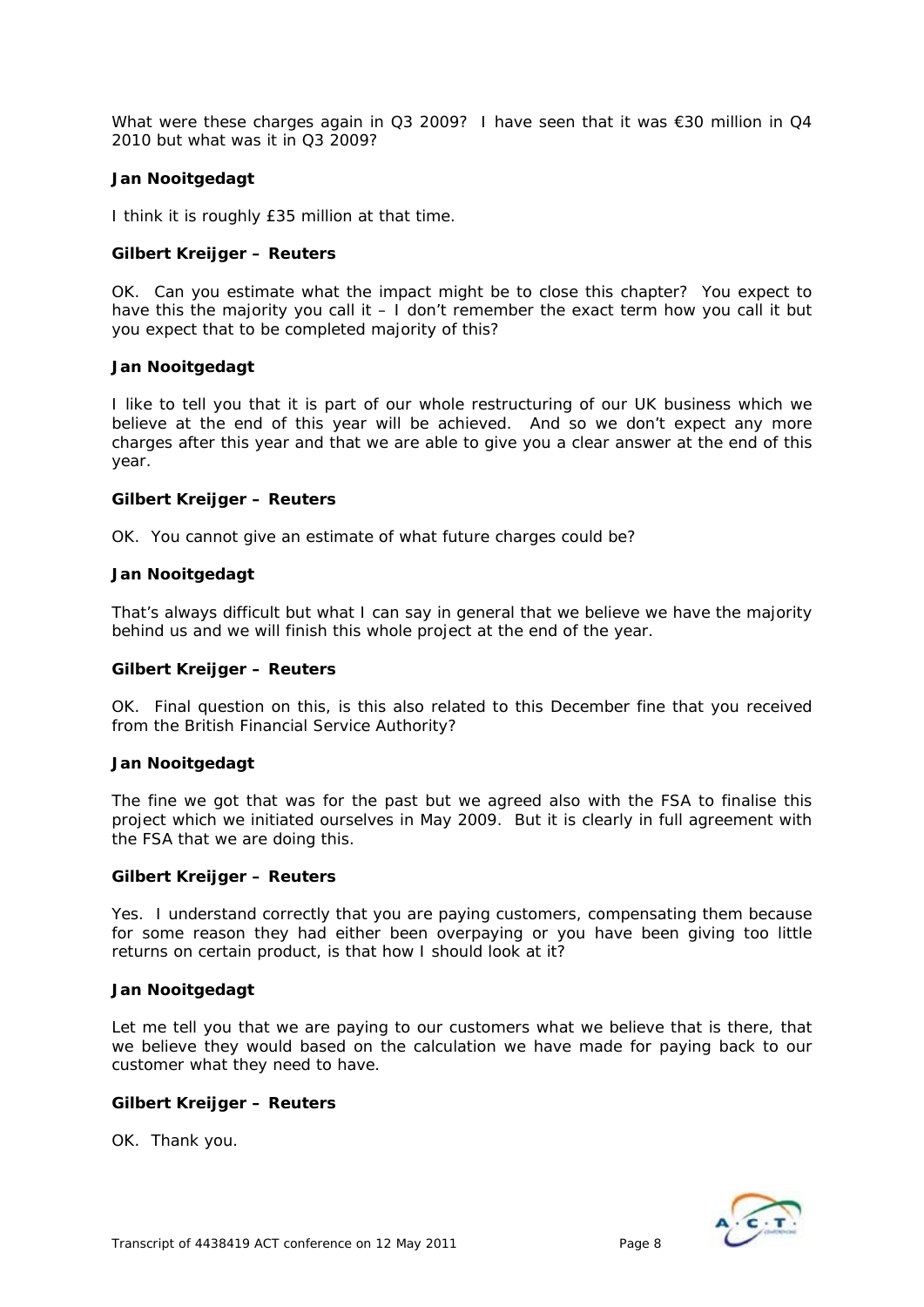# **ACT Operator**

Thank you. Your next question comes from Djaja Ottenhof from ANP. Please go ahead.

# **Djaja Ottenhof – ANP**

Good morning, just following up. Could you may be again explain what kind of policies or products this whole thing was about? Is it life insurance or annuities and is it comparable to what we call in Holland ??.

#### **Jan Nooitgedagt**

It is – we are talking about relatively small amounts but a lot of policyholders and that is the reason we are going through a very thorough process and the amounts we are talking are not huge but in total if you look at the policyholders we have that is why we take so much time to go through all the records. We make these payments it's for pension products in the United Kingdom and the calculations we make are on track and we have paid already a lot to our policyholders back.

## **Djaja Ottenhof – ANP**

OK. You are saying you have been in discussion with the FSA. There is also be another big scandal if you will in the UK with PPI and the banks. Is there somehow a connection? FSA has more access in looking at policies and financial products that have been sold in the past.

#### **Jan Nooitgedagt**

As I said we have initiated ourselves this whole project in 2009 and we are now finalising this project before the end of the year. And we have paid already a substantial amount as we have taken the provisions in 2009 the end of the year and the first quarter of this year. We expect to finalise this whole project before the end of the year. To make it more clear, we are talking about administrative errors in our policy administration for our pension products.

## **Djaja Ottenhof – ANP**

Administrative error, so its not about excessively high costs or –

## **Jan Nooitgedagt**

No. To make it clear, it has nothing to do with costs just administrative errors which we have made in the past and we have to fix ourselves.

## **Djaja Ottenhof – ANP**

How many customers are involved, those concerned in total? Do you have an estimate of that?

## **Jan Nooitgedagt**

I don't know exactly but we have an important market share in United Kingdom, so you can assume that we are talking about a lot of customers.

## **Djaja Ottenhof – ANP**

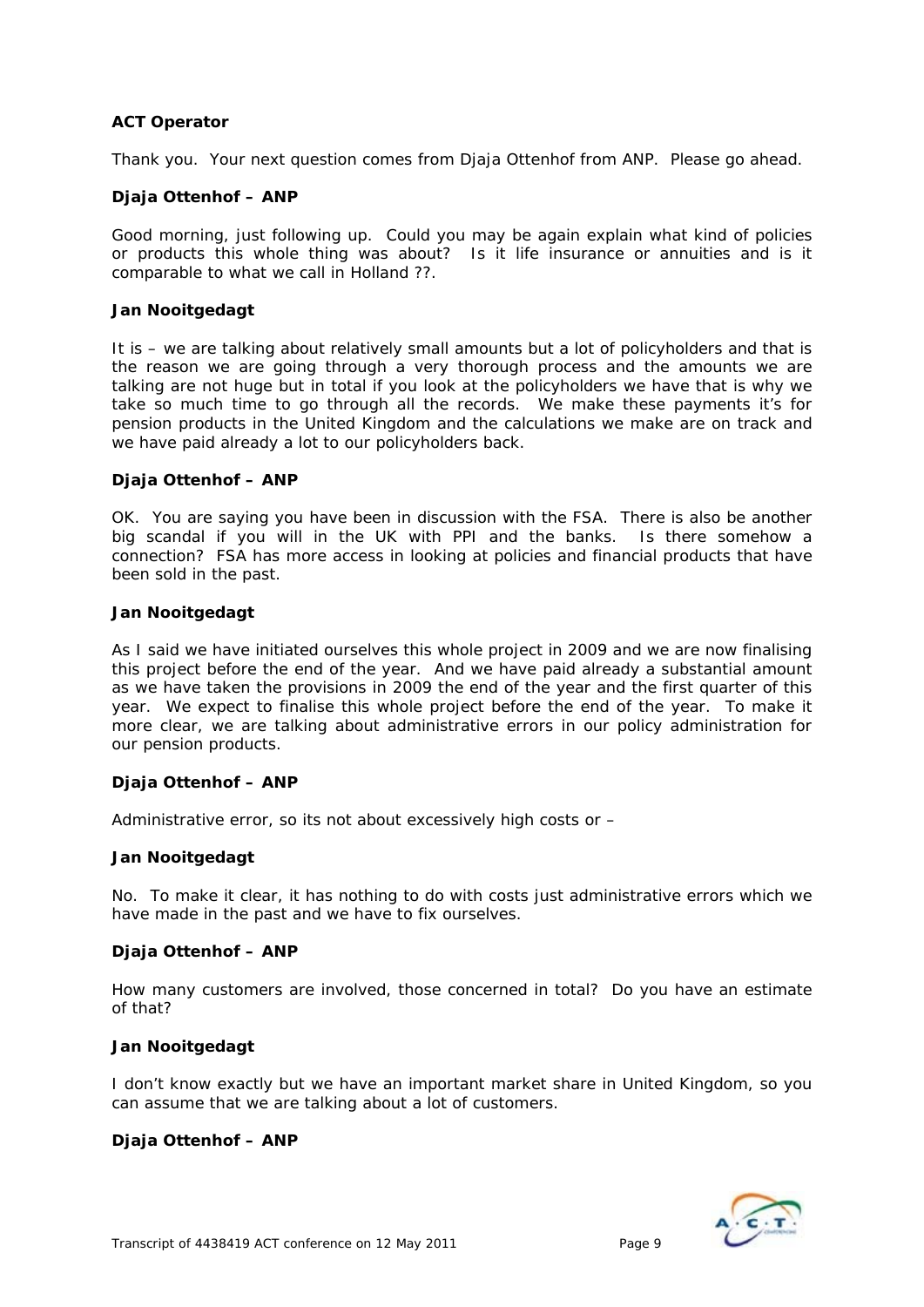One more question on the life expectancy. You will make an extra reservation of €20 million per quarter, right. What was the base level last year, what is the number that this €20 million is coming on top of?

# **Jan Nooitgedagt**

Now what is important to understand is that we are following the provisioning of course on a year-by-year basis and we have seen increases in observed mortality with actual experience during 2008, 2009. We have now assumed that the mortality tables and observed mortality the trend in these mortality tables will continue going forward in 2010 which are not yet available. And this assumption led to the conclusion that we would potentially take an €80 million additional provision at the end of this year. And to become prudent and to be prudent we decided and I decided in this quarter to take €20 million of the expected €80 million for the full year and that is what we have done in this quarter. We have run through all our files and concluded that if the mortality tables in 2009, the positive trend is continuing in 2010 then it is prudent to take €80 million and one quarter of €80 million is €20 million in this quarter.

# **Djaja Ottenhof – ANP**

OK, all right. Thanks.

# **ACT Operator**

Thank you. Your next question comes from Marten Van Tartwijk from Dow Jones. Please go ahead, sir.

# **Marten Van Tartwijk - Dow Jones**

Yes, good morning. Another question on this longevity risk. It only seems to be a problem in the Netherlands but I could understand or I suppose that it could also be an issue in other mature markets, the United States or the United Kingdom. Do you foresee any problems or may be – I don't know if it is really a big problem but do you see the same trends happening there? And could this mean that you may take extra provisions for those market as well? Thank you.

## **Jan Nooitgedagt**

What we see is we see of course the mortality tables improve especially in Western Europe. What is very important is that you have to compare it with our products. What kind of products we have? The pension products, I think in general it is good to say that in the US our products are more depending on mortality and in Western Europe especially in the Netherlands on longevity. We are following this in the UK, in the US and in the Netherlands and there we are also looking very carefully in the way we can axe these risks because you can also look at population in your products to match the mortality risks with the longevity risk.

Especially in the Netherlands it was obvious that the improvement in longevity, especially the trend in the improvement was remarkable in the last two years. And that is the reason that we have taken an additional provision in the Netherlands based on our accounting methodology. At this moment in time I don't feel the need to take more provisions elsewhere in the world but always we will follow this very carefully. The importance is, to give you a clear answer, that there is always especially in the mortality risk a positive impact and that we see more in the United States.

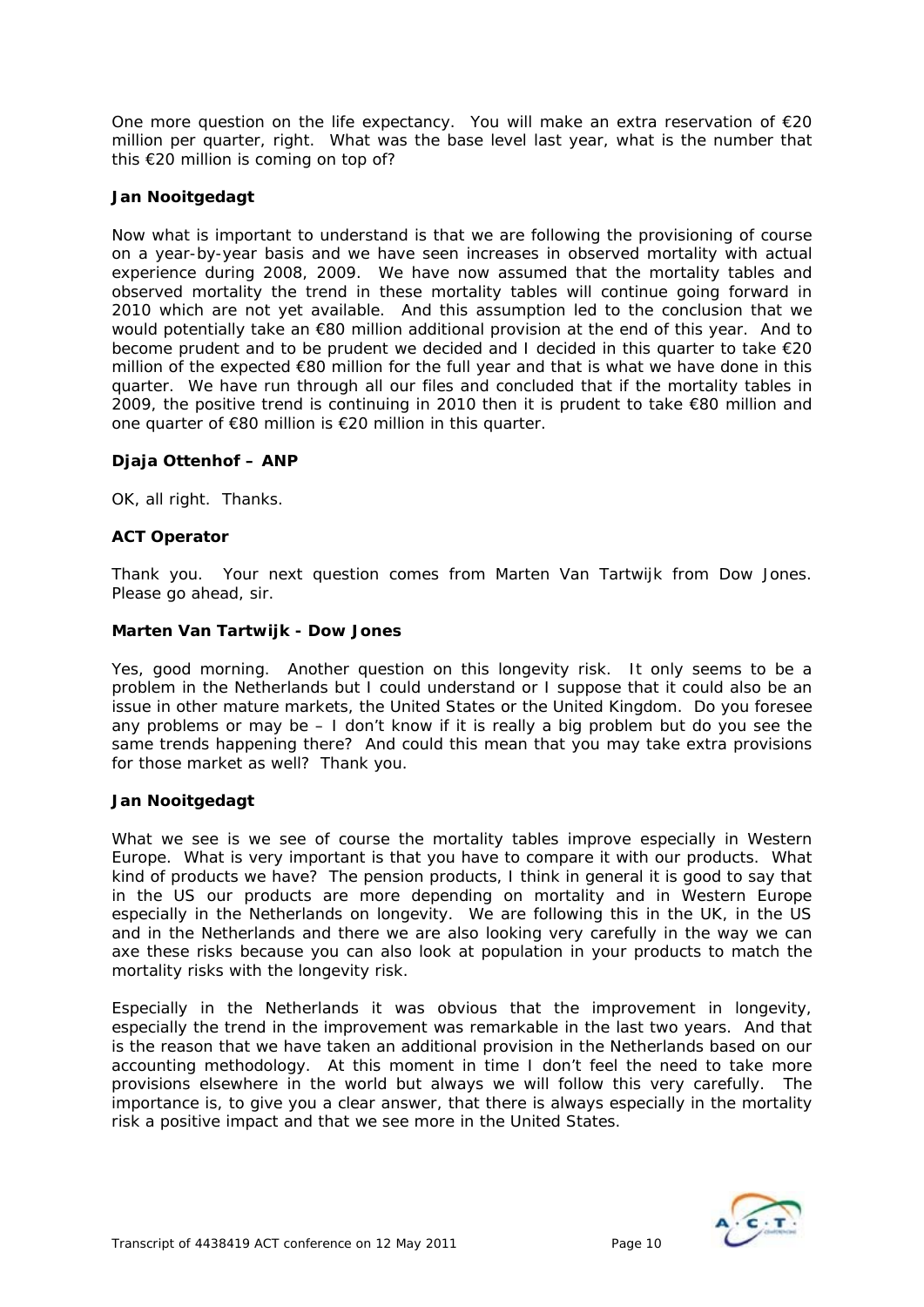But the conclusion is that we do our provisioning on a quarterly basis and that we have done this in the Netherlands to be more prudent as we expect a potential provision for the end of the year. We have taken already one quarter of that provision.

# **Marten Van Tartwijk – Dow Jones**

OK. I understand this is not really an issue for your business in the US, that is right to summarise?

## **Jan Nooitgedagt**

No.

# **Marten Van Tartwijk - Dow Jones**

All right. Thank you.

# **ACT Operator**

Thank you, sir. Your next question comes from Gilbert Kreijger from Reuters. Please go ahead. Mr Kreijger, your line is open.

## **Gilbert Kreijger – Reuters**

Good morning again. I was wondering could you tell something about the demand for insurance products in Europe and United States and other parts of the world. I mean do you see an improvement or stabilisation, what is your view on that?

## **Jan Nooitgedagt**

What we have seen, I think it is quite important to talk about AEGON, a strong positive development in United States in our pension business. We are growing in our pension business with double digits number. We are growing faster than the market is growing. And what we also see in our variable annuities products a real growth in sales and in earnings this quarter but that is also if you compare it with previous quarter. Quarterover-quarter we see a growth in pension and our annuity business in the United States.

But also important is that you see strong new life sales growth in Central and Eastern Europe even with we have to stop our mandatory pension business in Hungary that has been compensated by growth in life sales. And of course we see also growth in other areas in Asia. And what we see in the Netherlands, the life business in the Netherlands is shrinking on the other hand we see growth in pensions. We also have seen in this quarter a growth in mortgages. As we have discussed earlier we are restructuring our UK business but there we also expect a growth in our pension market.

## **Gilbert Kreijger – Reuters**

Would you say that the hesitation by customer that we saw during the credit crisis to buy insurance products or pension products that has faded?

## **Jan Nooitgedagt**

I think what you already have seen in our 2010 numbers a substantial increase between 2010 and 2011. And I expect that will continue going forward.

# **Gilbert Kreijger – Reuters**

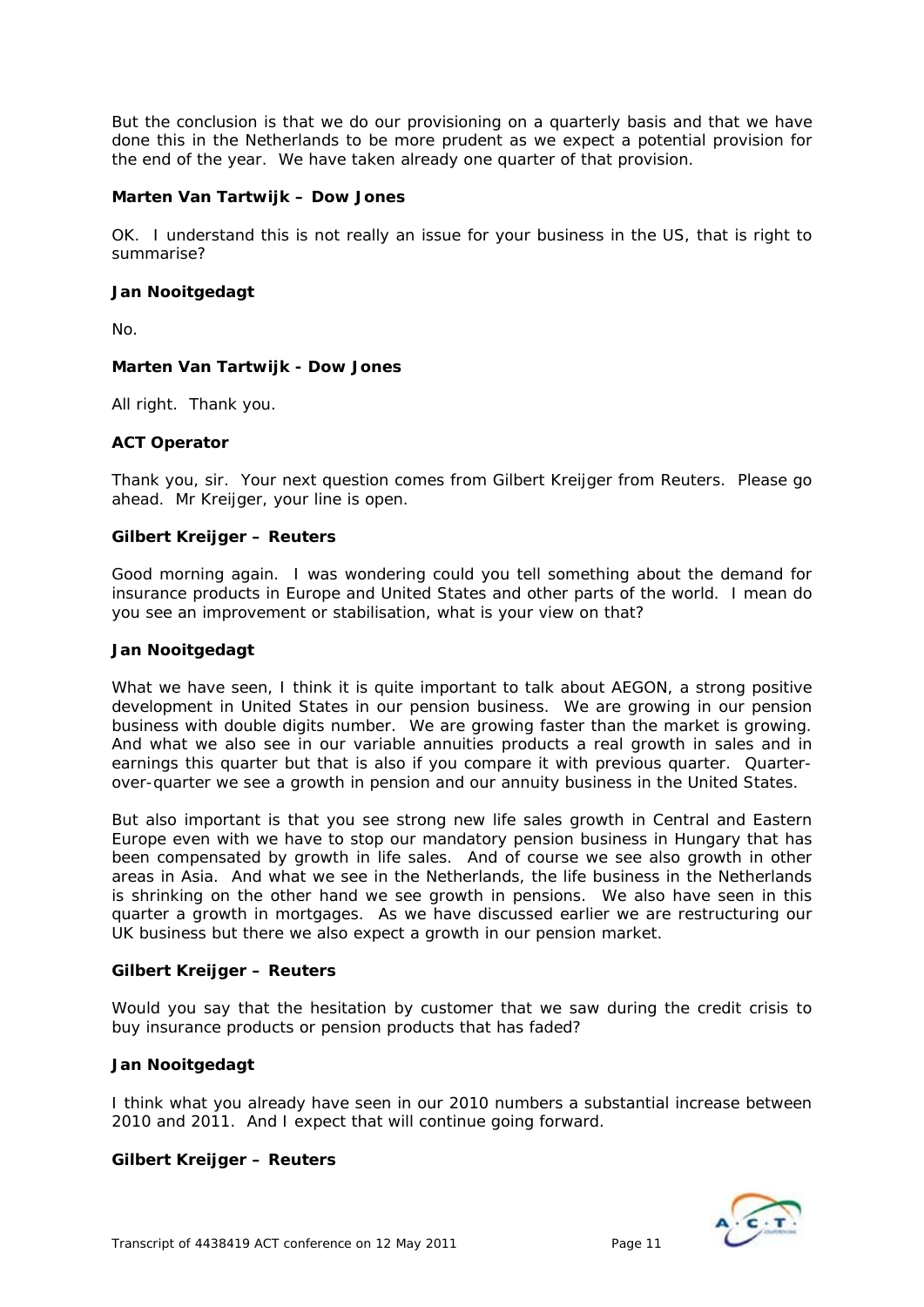OK. Thank you.

## **ACT Operator**

Your next question comes from Peter Lalkens from Dutch Financial Daily. Please go ahead.

# **Peter Lalkens – Dutch Financial Daily**

Yes, good morning Mr Nooitgedagt. You mentioned in your presentation that you made reasonable progress in achieving your longer-term goals. Reasonable progress does it mean that you expected more of the first quarter?

## **Jan Nooitgedagt**

What I have said, look at the results that we have made progress on our strategy. What I specifically meant is also the shift you see from spread business in fee business. And especially in the Americas if you look at the growth in sales and in earnings in our pension and variable annuity business that is fully in accordance with our strategy. What we also see is that the changing of our risk return profile, the fact that we have now fully hedged our GMIB back-book, the fact that we have raised equity during the first quarter, that we have paid back €1.125 billion to the Dutch State.

The fact that we have restructured our business in several places in the world, especially in the established market in the United States, in the Netherlands and we are also on track restructuring our UK business. All in all, I feel that we are on track and that we also implementing our strategy which is for me very important.

# **Peter Lalkens – Dutch Financial Daily**

In achieving your longer-term goals that's you have growth in underlying profits goal of 7% to 10% while it declined in the first quarter. Are you still on track with that?

## **Jan Nooitgedagt**

What is important is we also explained that we have made some changes in our underlying earnings, that the whole COLI/BOLI business has been allocated to the runoff business line, Transamerica Re has been allocated to run-off business line. What is important is if you look at our results and you set aside for a moment the exceptional charges we have taken in this quarter then you see a result which is in line with our strategy. And I also believe that financial targets we have set for the mid-term that we believe that these financial targets will be met also based on these results.

## **Peter Lalkens – Dutch Financial Daily**

OK. Thank you very much. The last question, the exposure to peripheral sovereign bonds you lowered it to €1 billion. In which countries do you still have sovereign bonds?

## **Jan Nooitgedagt**

As you know what I can tell you is that the specially Greece, Portugal and Ireland are relatively small. The biggest country is Spain but it has more to do with our investments in Spain, as you know the money we get from our policyholders is also invested in Spain, the Spanish policyholders invest in Spain that gives us the highest exposure in Spain. But for the rest I feel very comfortable and we have been as you said looking at this quarter-by-quarter and trying to reduce if possible.